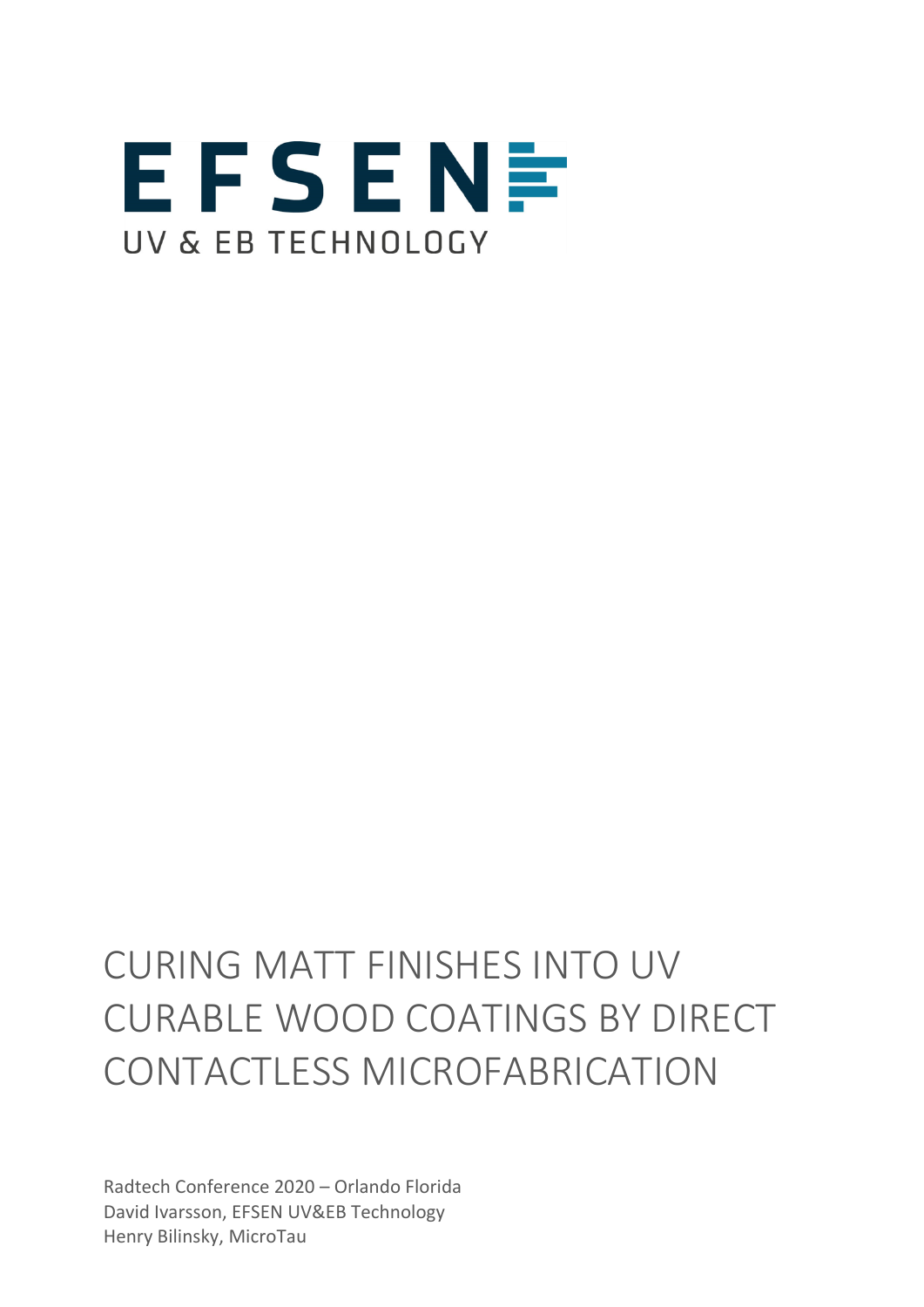

## Index:

### <span id="page-1-0"></span>Summary

Matt finish for wood coatings are traditionally achieved by the use of matting agents that impose constraints on the application and resistance properties of the coating. This paper reports on a new process to cure matt finishes into UV curable wood coatings without the need for matting agents, by curing a micro-rough structure into the coating. This is a new application of the MicroTau Direct Contactless Microfabrication (DCM) technology originally developed for printing drag-reducing microstructures for aerospace applications. MicroTau and EFSEN UV & EB TECHNOLOGY are working together to integrate this technology into existing wood coating manufacturing lines that utilize UV curing.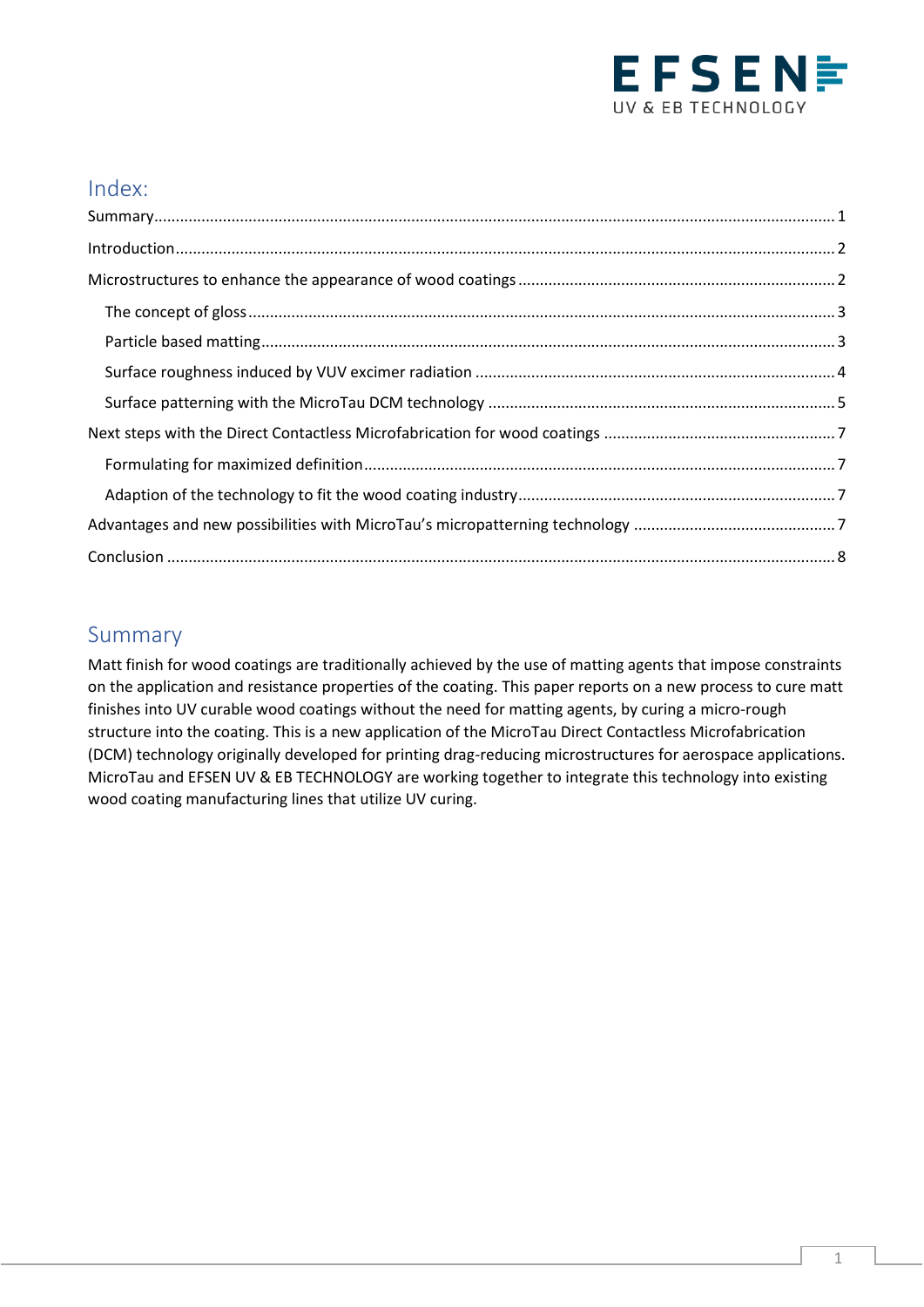

## <span id="page-2-0"></span>Introduction

Biomimicry is the use of nature as a source of inspiration to find new solutions. There are plenty of examples in nature of structures that gives outstanding functional properties. The technology in this paper creates microstructures in UV coatings to produce functional, visual or haptic effects on UV coated surfaces. The initial goal with the technology was to create a drag-reducing surface pattern in UV coatings, to reduce the friction when air flows over the surface. Inspired by how shark skin microstructures prevent vortexes to be created, the technology has produced this type of microstructures for aerospace coatings, successfully reducing skin friction drag by 7%. This 7 % translates to 2% or greater fuel reduction, and also increases the mileage accordingly.



*Picture 1.* Low drag microstructure of the Galapagos shark.



*Picture 2.* Low drag microstructure produced from a UV coating with the MicroTau's DCM.

EFSEN UV&EB Technology, located in Denmark, has a long history of involvement in wood coating processes, an industry that has been strong locally and in neighbouring countries. The joint venture together with MicroTau was initiated to explore what benefits this microfabrication technology would have in this and similar industries, and how the technology could be transferred and implemented for wood coating applications. This paper will highlight the potential of this technology in the field of wood coatings, and the path forward.

The general purpose of any wood coatings can be divided in two categories; to enhance the appearance of the product and to improve the surface properties. UV coatings in general are known for the resistance properties they bring to the surface, the high productivity due to short drying times and the naturally high gloss of finish. Achieving low gloss surfaces with UV coatings is a challenging task. Enhancing the appearance and properties of the UV coating with this microfabrication technology might open up some new and interesting features.

## <span id="page-2-1"></span>Microstructures to enhance the appearance of wood coatings

When looking at the appearance impact of microstructures, the gloss level is one of the main things considered. While high gloss coatings have been popular, low gloss coatings seems to have taken over the last few years, at least when it comes to flat wood furniture for interior design. In general, low gloss coatings are perceived as more natural, whilst glossy coatings can have a look and feel reminiscent of plastic surfaces. Whilst glossy coatings are generally easy to clean, as they lack the roughness of a matt surface, they tend to highlight defects due to the high reflectivity. Matt surfaces however, help conceal surface imperfections. A low gloss is also said to give a warmer, more sophisticated look. An example in interior design is the fact that matt furniture surface provides a neutral toned down contrast to polished steel and marble details.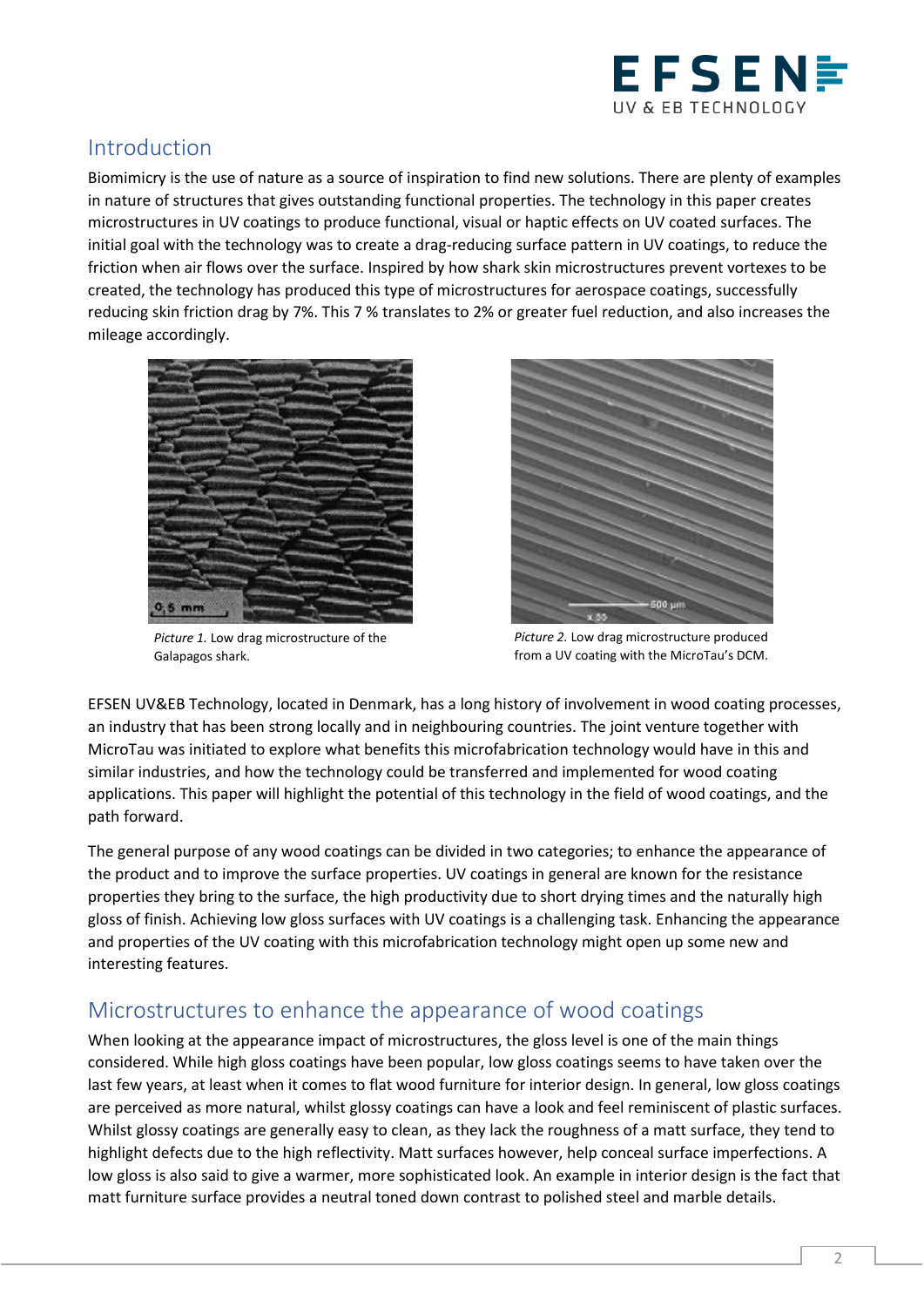



*Picture 3.* An example of matte kitchen fronts, matt parquet flooring and matt walls creating a natural and sophisticated look, providing a good contrast to the gloss of marble and stainless steel.

#### <span id="page-3-0"></span>The concept of gloss

The sheen of a surface, or the gloss level, is the observers visual impression when looking at a surface. If a lot of direct light is reflected, the surface will be perceived as glossy (*Picture 4*). If instead the surface scatters the light efficiently, it will be perceived as matt (*Picture 5*) or blurred, as only a fraction of the diffused light will reach our eyes. This scattering is measured from 0 to 100%, with 0% being super matt with maximized diffusion and 100% being a mirror-like gloss with maximized reflection. This level is measured at a specific angle, usually 20° for surfaces seen straight on, such as kitchen cabinets, 60° for tabletops or 85 degree for interior ceiling panels. The standard used for wood coating furniture and flooring industries is 60°. A majority of products in the wood furniture industry has a desired gloss level below 25, which is semi-matt, but there has been an increasing interest for lower gloss levels also. There are a number of strategies to reduce the gloss level of a UV coating, which are worth dwelling on a bit in order to understand what benefits the MicroTau DCM method could potentially offer.



*Picture 4.* Reflection of light from a high gloss surface.



*Picture 5.* Diffusion of light from a low gloss surface.

#### <span id="page-3-1"></span>Particle based matting

Matt finish for wood coatings are traditionally achieved by incorporating matting agents, usually silicas and waxes, into the coatings. These particles create a rough microstructure, scattering the light that hits the coating, thus providing a matt appearance. This method of creating matt wood coatings has been reasonably successful and widely commercialized. It does however impose some constraints. The relatively high pore volume, and thus the oil absorption, of silicas are generally significantly higher than powder such as mineral fillers, which increases their impact on the viscosity. This is one of the main contributing factors making it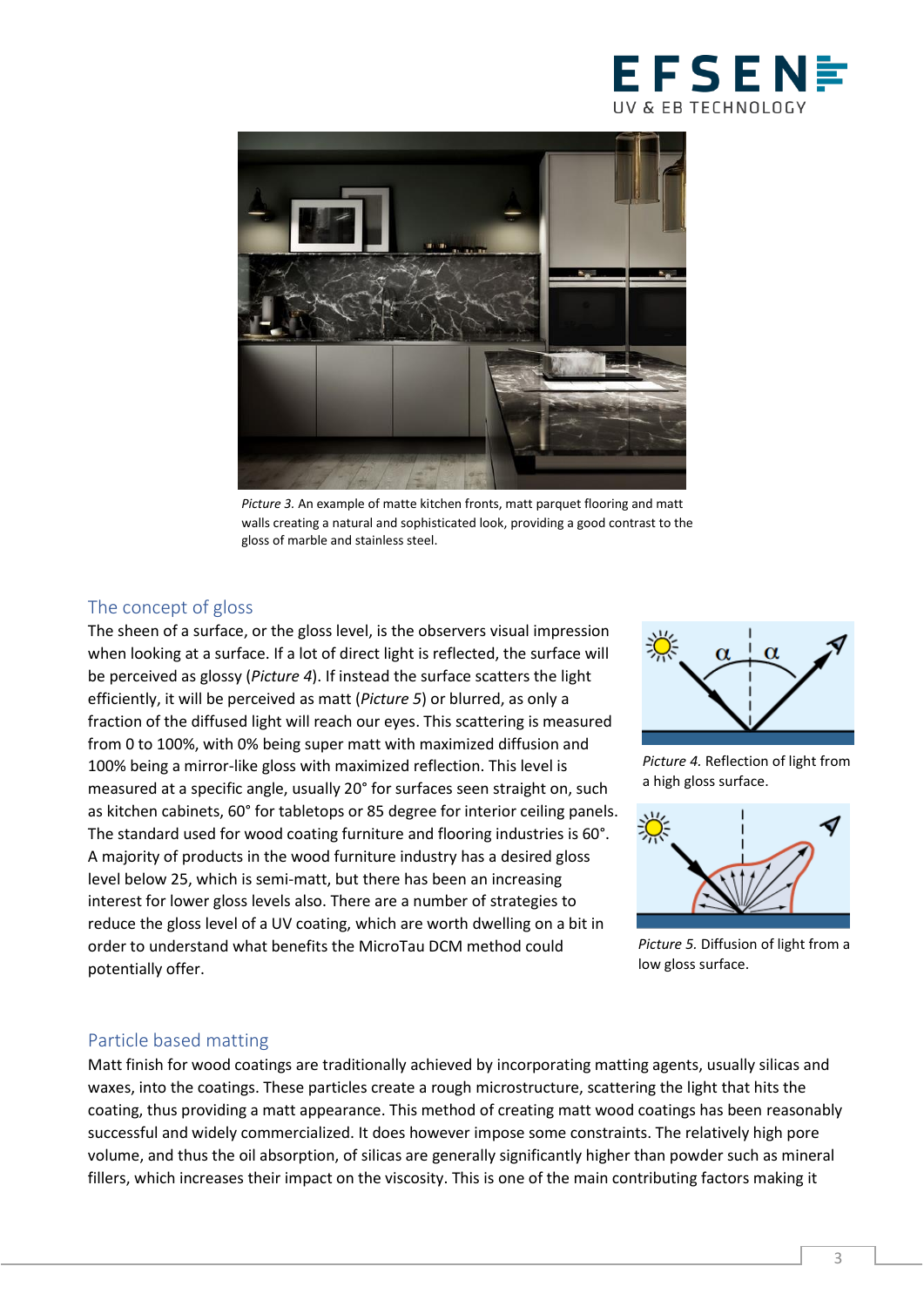

increasingly difficult to reduce the gloss level while maintaining a reasonable viscosity and flow. Thus it is a delicate, sometimes impossible balance trying to find the optimal amount of matting agent to reach a target gloss without ruining the application properties. Much due to this, to reliably produce dead matt surfaces (in the 5 gloss region at 60 degrees) with consistent appearance and quality has become a bit like the holy grail in the wood coatings industry. Failures to successfully incorporate matting agents can lead to application issues, resulting in unacceptable surface defects. Even when successfully incorporated, there might be tendencies of these problems. The difficulty to develop and apply these coatings also has a negative impact on the price level.



*Picture 6.* Matting through particle based light scattering.

<span id="page-4-0"></span>

*Picture 8.* Matting through internal reflection, utilizing waxes

## Surface roughness induced by VUV Excimer radiation

Alternative methods have been explored before, one of the most well-known is probably the excimer technology. This method uses Vacuum UV at 172nm to cure the very top of a coating layer, maintaining a wet layer underneath. As a result, the top layer will curl, forming a microstructure on the surface of the coating. This structure will scatter light efficiently, giving a matt surface, with anti-fingerprint properties. As the highly energetic photons of Vacuum UV is absorbed by oxygen in the air, there is a need for inert conditions. This is usually created with nitrogen, but this adds quite some constraints to the process. If the nitrogen flow is uneven, the gloss level will fluctuate. If oxygen levels are too high, then the technology will not perform as it should. Keeping oxygen levels low, and ensuring a constant nitrogen flow over the whole width of a line, is more convenient in roll to roll applications. There is very little distance between the substrate and the light source, resulting in low oxygen contamination levels, and reduced nitrogen consumption. When it comes to wood coatings, this distance has to be greater, as the substrates are thicker, rigid and may vary in thickness. This distance also creates a safety margin to ensure pieces does not get stuck, or slam into the lamps, thus there will always have to be a gap. This gap, especially at speeds above 10-15 m/min, makes it difficult and significantly increases the cost, to reach a sufficient inerting. Despite having been a reasonably frequent topic of discussion in the last few years, there has been very few adoptions of the technology for wood coatings.



*Picture 9.* Matting through Excimer induced surface wrinkling.



*Picture 7.* Matting agent structure model.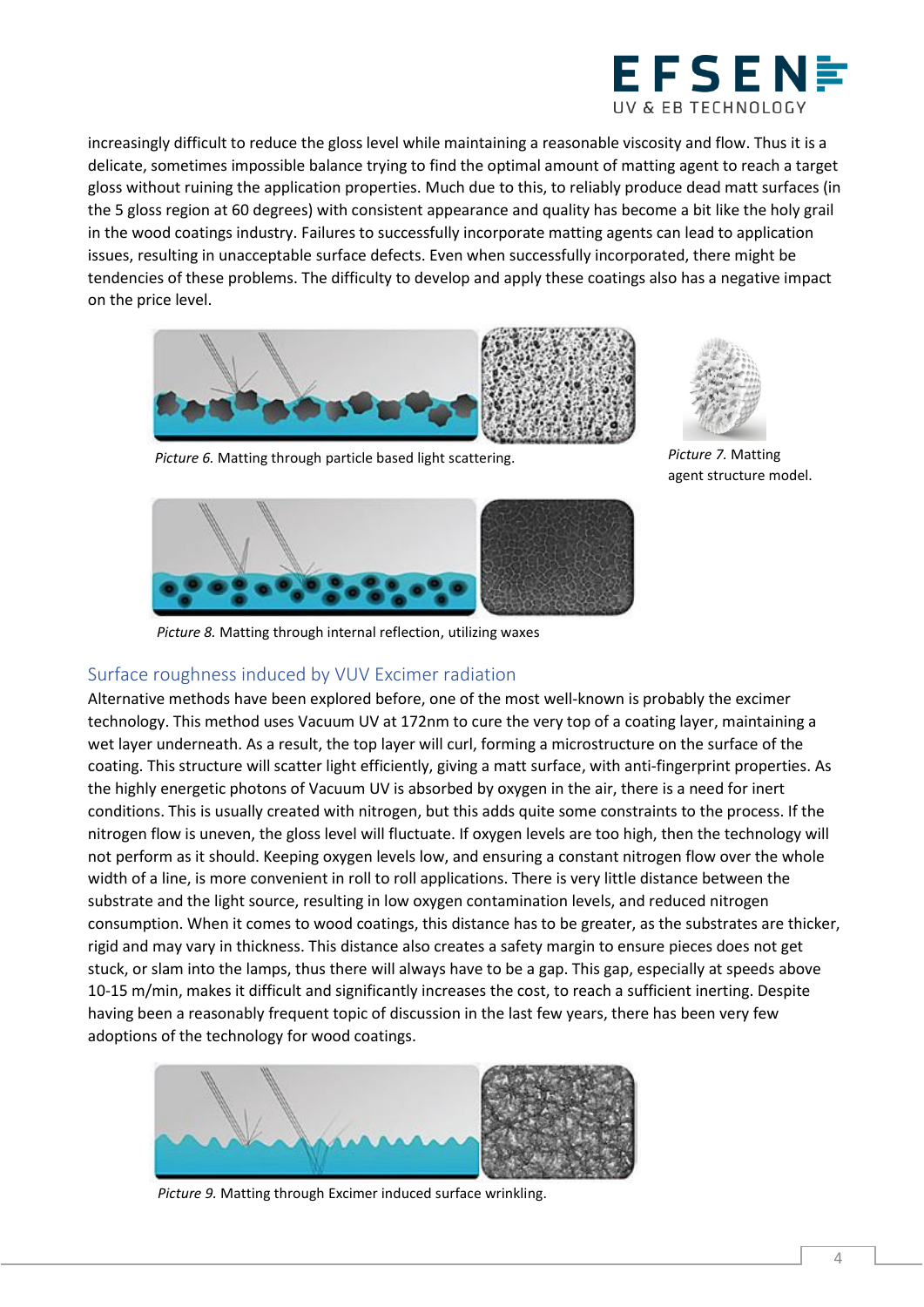

#### <span id="page-5-0"></span>Surface patterning with the MicroTau DCM technology

The direct contactless microfabrication technology that MicroTau has developed, offers the possibility to create a rough microstructure in a UV coating. These microstructures are created by applying an UV coating on the surface and expose it with UV utilizing the MicroTau technology. The microstructure will be produced at the bottom of the UV coating. In order to maximize the definition of the microstructure, a development step can be included, removing the unreacted material. The micro structured surface can then be post-cured to ensure that the full properties of the UV coating is obtained.



#### Profile view

By completely curing the material after microfabrication, the light scattering structure will be embedded within the coating. The matting effect will then come from a combination of internal reflection and direct surface scattering. So far, this produces a matting effect that is not as pronounced, which is to be expected. Further finetuning of the technology is required in order to explore if a low enough gloss can be reached to make the "non-developing" method feasible for matting. If this is indeed possible, that would be an attractive route avoiding the developing step which would otherwise add some complexity to the process.



*Picture 10.* Matting through MicroTau DCM, without the developing step.



*Picture 11.* Microscopy image of a non developed surface.



*Picture 12.* Surface topography scan of a non developed surface.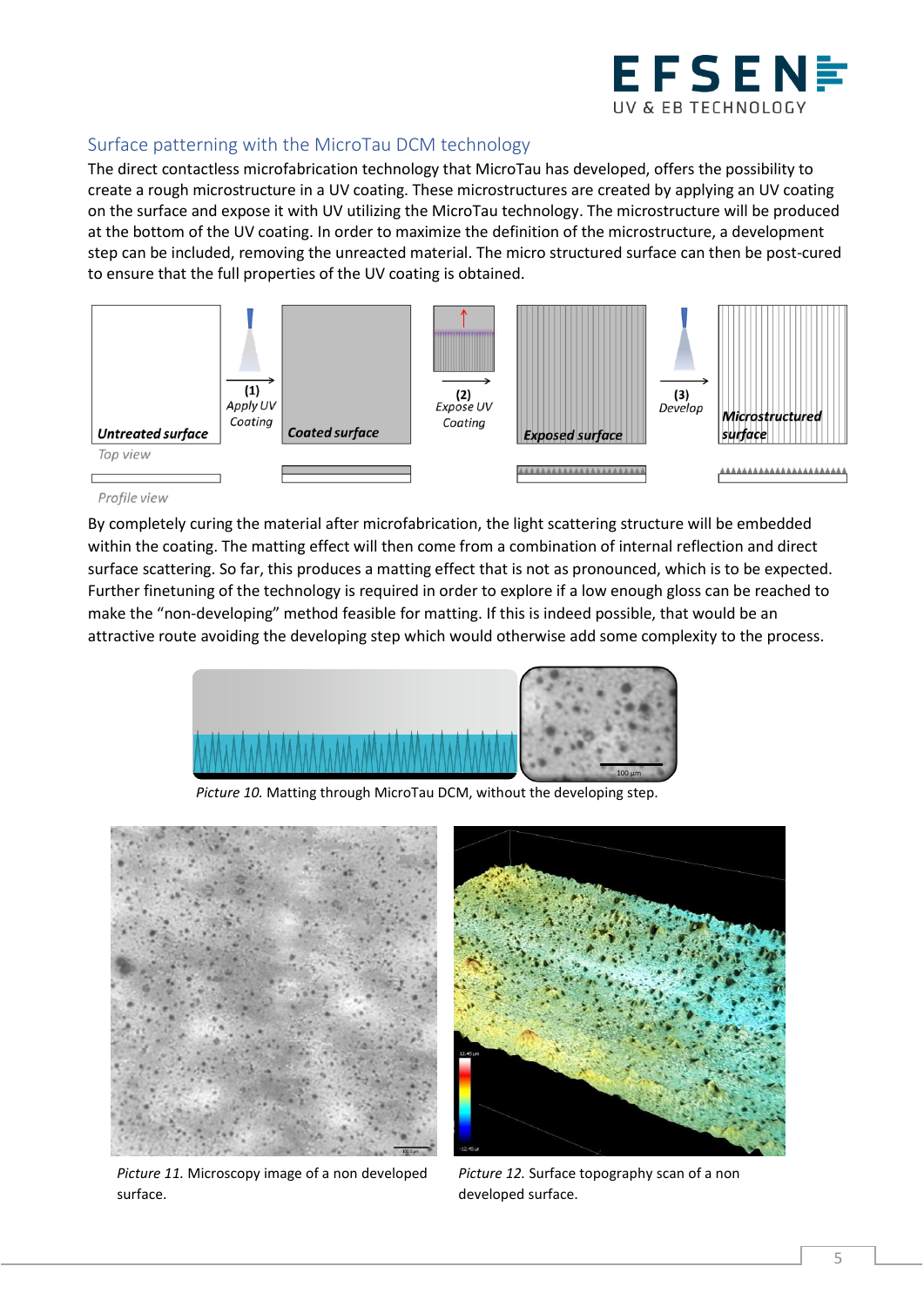

Removing the excess unreacted material with the final process will result in the peaks of the microfabrication being exposed, providing a maximized light scattering effect. The light scattering will work in a similar fashion to that achieved with matting agents, with peak structures rather than particles diffusing the light. While the developing stage requires an addition process step, which introduces some challenges, there are several advantages with a particle free matting methods, as previously discussed.



*Picture 13.* Matting through MicroTau DCM, with developing.



*Picture 14.* Microscopy image of a developed surface, notice the unexposed area in the bottom right.



*Picture 15.* Surface topography scan of a developed surface.



*Picture 16.* A glossy wood coating made matt (gloss 10) with the MicroTau DCM technology, including the developing step.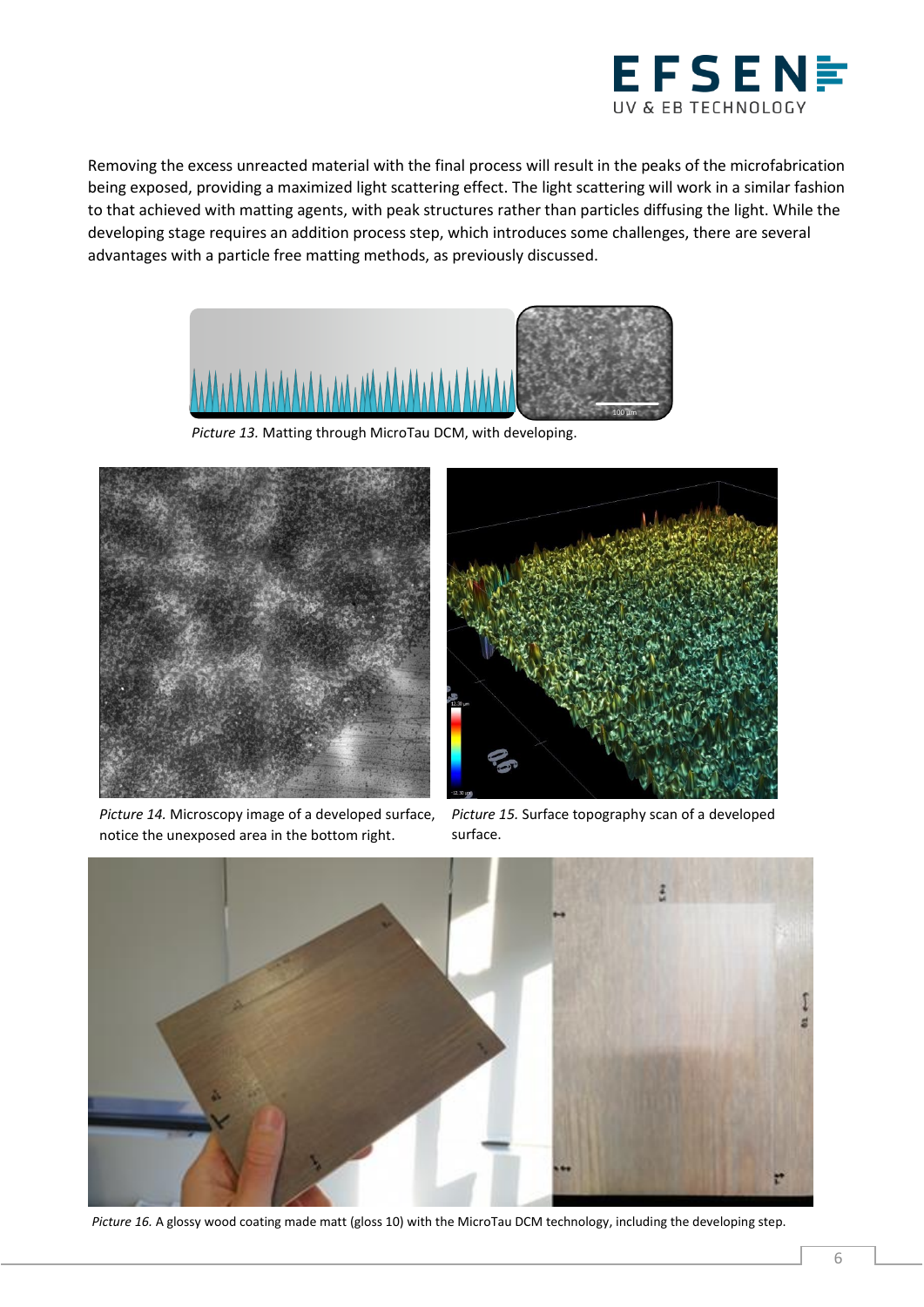

## <span id="page-7-0"></span>Next steps with the Direct Contactless Microfabrication for wood coatings

#### <span id="page-7-1"></span>Formulating for maximized definition

Achieving a good matting is all about optimizing the structure development. This is true both when using a UV source to develop the matt structure, and when using particles. The efficiency of matting with particles is not only dependant on the particles selected, but are also influenced heavily by the reactive components of the formulation, and of the application and curing parameters. Many studies have been performed to find the answer to how oligomer, monomer and initiator properties impact the matting level. Oligomers with high double bond concentration and linear monomers with high mobility is believed to improve the matting. High initiator levels, high line speeds and high UV dose is known to reduce the matting effect, which stands in contrast to our general desire to have higher line speeds. Heating the coating, or heating the substrate before and/or after the coating application also has a significant positive influence on the matting.

One of the things we are working on with this micropatterning technology is to increase our understanding with regards to how formulations and process parameters impact how these structures develops and performs as the film is cured. As you might realize, this is not something that is done over a week in the lab, but we hope to establish the fundamentals in a timely fashion, to be able to successfully implement the technology in commercial production in the near future.

#### <span id="page-7-2"></span>Adaption of the technology to fit the wood coating industry

The technology was first developed to create drag reducing riblets in a UV coating after spray application to an aircraft, after which the structure could be developed by a spray wash of isopropyl alcohol. When it comes to UV coatings in the wood coatings industry, the most common application method is by roller coater, in flatlines at speeds ranging from 10 to 50 meters per minute. As such an application and process layout is quite different to the original method, there are many things to fine tune transitioning into wood furniture production. The development step in particular requires quite some adaptation, in order to provide a consistent homogeneous removal of uncured UV prior to the post curing. Several solutions are being explored currently.

## <span id="page-7-3"></span>Advantages and new possibilities with MicroTau's micropatterning technology

While the technology is not yet commercialized, and there are still many things to deal with before it can be implemented in production, there are many promising features that makes the technology of interest.

The use of selective exposure and filters can be used to create pictures and macro patterns combining different gloss values and micro patterns. This will give designers more freedom, with the micro patterning offering a new tool to create unique combinations of visual and haptic effect on the same surface. Furthermore, the structures created are not limited to light scattering structures for matting effects. The technology can create different microstructures with the same equipment setup, by adjusting exposure parameters and or utilizing filters.



*Picture 17.* High gloss coating with a matt Micro Tau logo